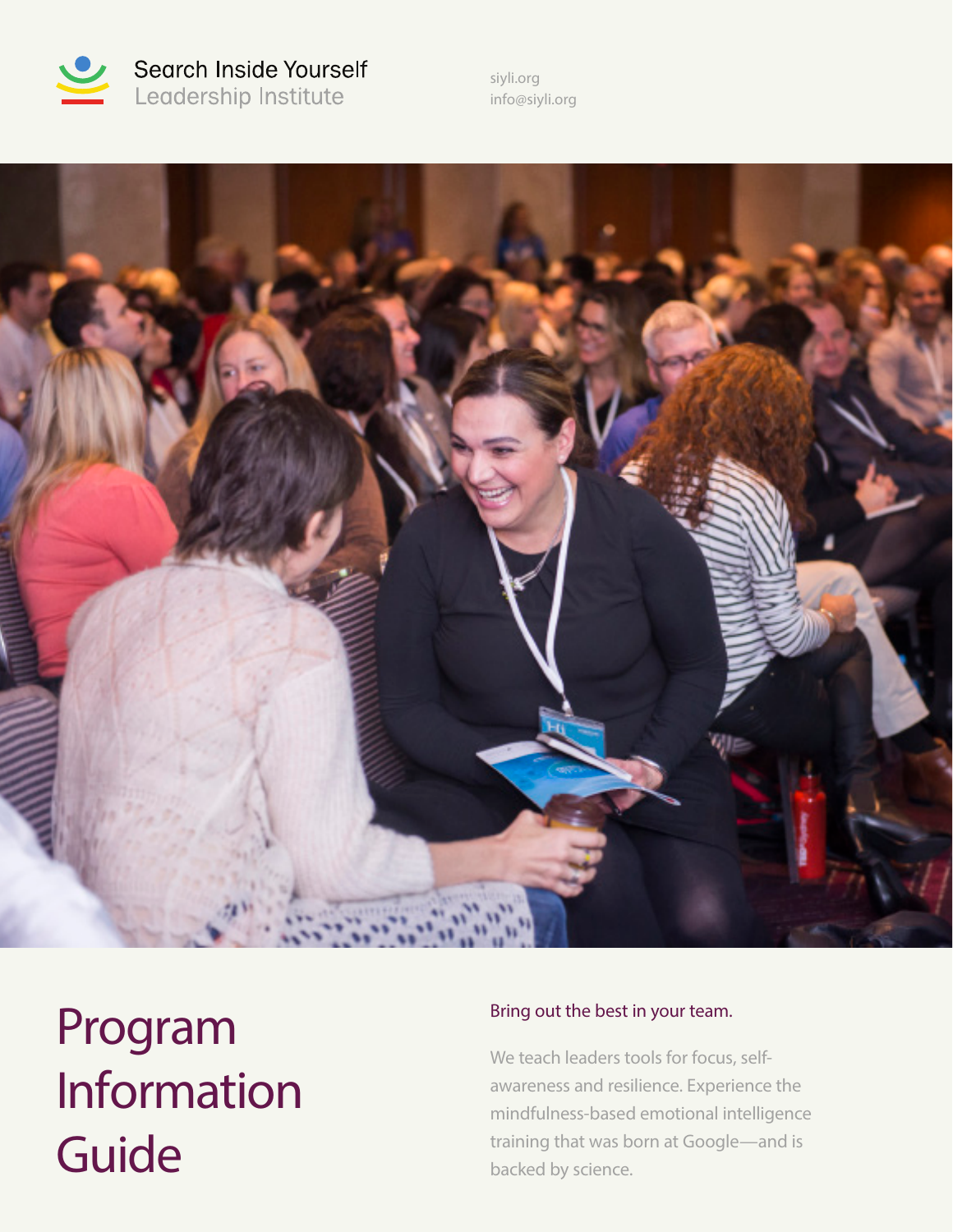

# **Contents**

| What We Do                     | 3. |
|--------------------------------|----|
| Curriculum                     | 4  |
| <b>What Makes SIY Special</b>  | 5  |
| Bring SIY to Your Organization | 7  |
| Sample 2-day training schedule | 9  |
| <b>Our Clients</b>             | 10 |
| Our Reach                      | 11 |
| Our Impact                     | 12 |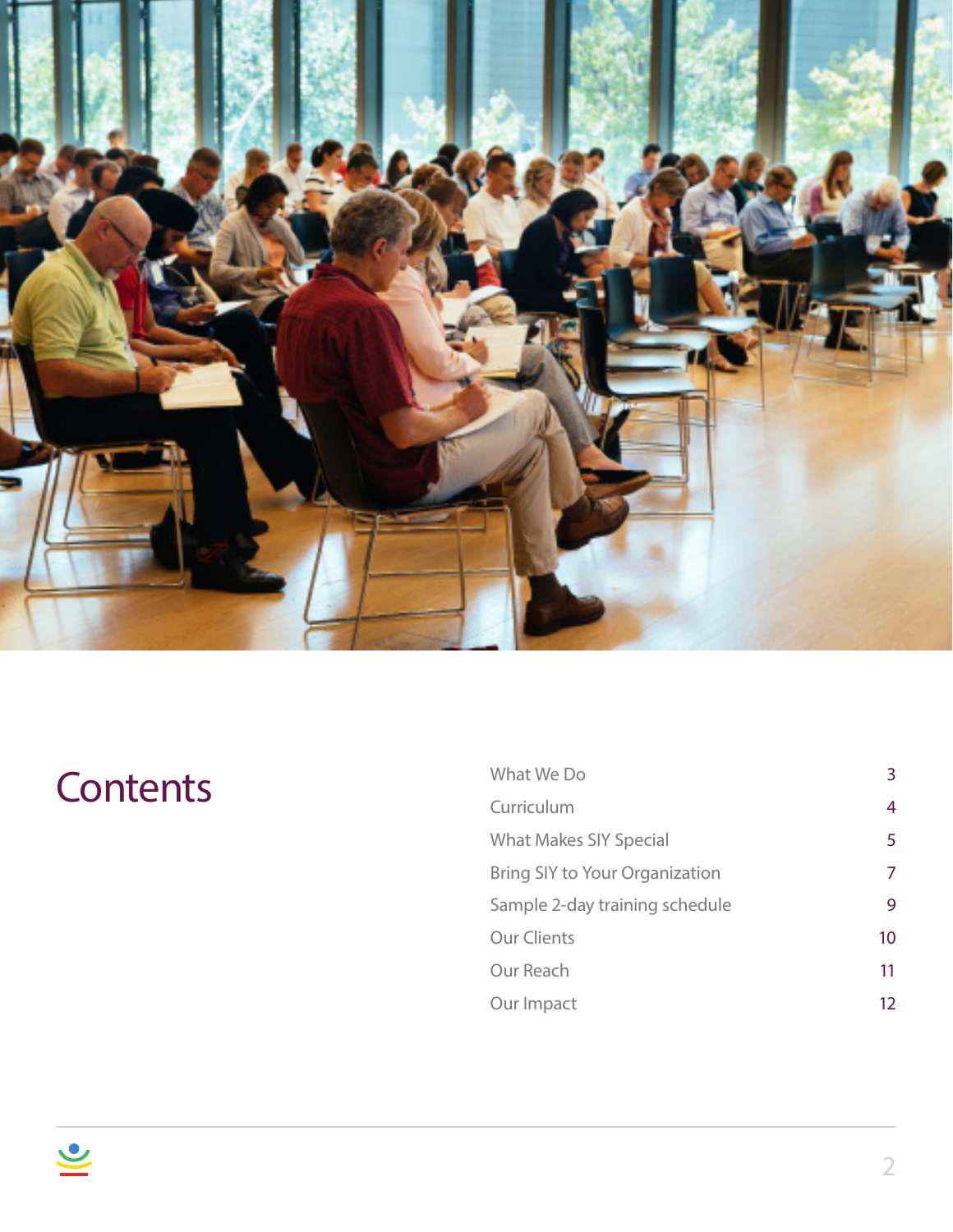### What We Do

Bridging age-old mindfulness practice and modern neuroscience, Search Inside Yourself helps people in organizations bring out the best in themselves. We use a combination of live training, individual assessments, and ongoing programs to help individuals develop emotional intelligence skills to thrive in our complex, fast-paced society.



#### Origins of Search Inside Yourself

Search Inside Yourself was born at Google from one engineer's dream to change the world and has become a globally recognized program. In 2007, veteran Google engineer Chade-Meng Tan brought together leading experts in mindfulness, neuroscience and emotional intelligence to develop an in-house training for Google employees. This became Search Inside Yourself and quickly grew to be the most popular training program in the company. Even after being taught for years at Google, when a new program opens enrollment, it lls almost immediately and receives a long wait List.

In 2012, a separate not-for-profit, the Search Inside Yourself Leadership Institute (SIYLI), was established to meet demand for the program from outside organizations. Google granted the IP and trademark rights to SIYLI which continues to work with Google, as well as other corporate, nonprofit and government organizations around the world to bring the Search Inside Yourself (SIY) program to as many people as possible. SIYLI's mission is to help create the conditions for world peace.

### Why "Search Inside Yourself"?

SIY founder Chade-Meng Tan named the program "Search Inside Yourself" as a play on Google's search business, and as a playful way to encourage Google's engineers to search within to develop emotional self-awareness, not just great code.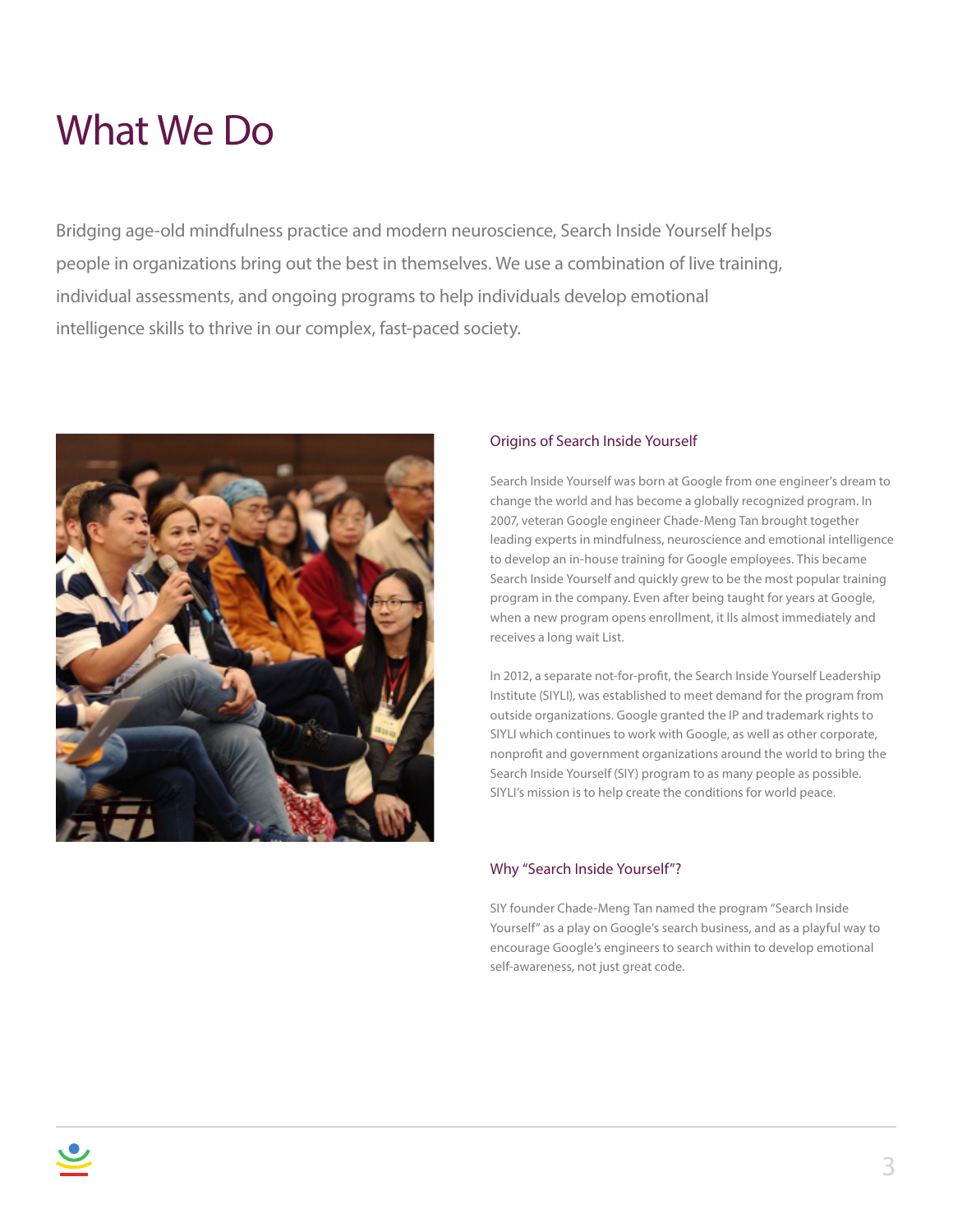### **Curriculum**

Search Inside Yourself uses attention and mindfulness training to help people build the emotional intelligence skills needed for sustained peak performance, strong collaboration, and effective leadership.

#### Emotional Intelligence

Workplace studies prove that emotional competencies predict performance, effectiveness, and wellbeing.

#### **Mindfulness**

Research shows that mindfulness is a foundational skill that underpins inner growth, self-awareness, self-management, and emotional skills.

#### Neuroscience

Neuroscience shows that how we direct our attention determines the mental habits we form, the emotions we develop, and the results we experience.



#### Benefits

Organizations look to Search Inside Yourself to help their employees learn skills to:

- · Improve communication and collaboration skills
- · Develop outstanding leadership
- · Increase creativity and innovation
- · Reduce stress and experience greater overall well-being

#### **Teachers**

We share a personal commitment to practice what we teach. Our teachers are an amazing group of more than 100 experts around the world who have backgrounds in mindfulness, neuroscience, or business–several have founded their own organizations or held prominent executive positions in leading companies.

A full list of SIYLI's teachers is at siyli.org/certified-teachers.

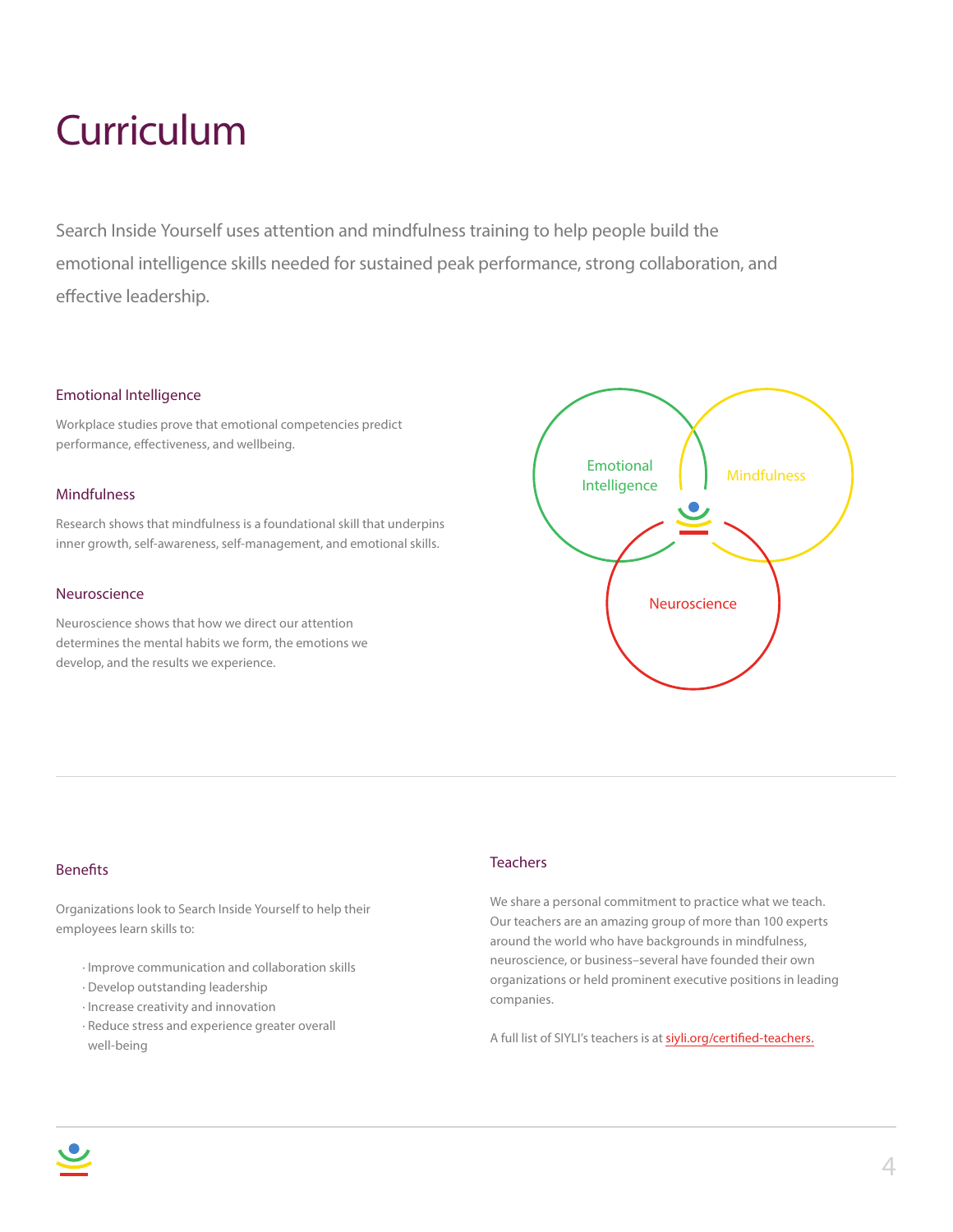## What Makes SIY Special

The Search Inside Yourself (SIY) Program takes a science-based approach that combines neuroscience, mindfulness and emotional intelligence. Through these three disciplines, SIY helps participants integrate the key building blocks for well-being, collaboration, and leadership. The program is highly interactive. It is approximately onethird content and two-thirds experiential exercises, including one-on-one and group conversations, attention-training practices, listening exercises, and writing activities. Each program is tailored for the client's needs and presented through a different lens depending on the audience, while maintaining the combination of neuroscience, mindfulness, and emotional intelligence that has made the program successful.



### In an SIY program, you can expect to learn:

### **Mindfulness**

According to leader in the field of emotional intelligence, Daniel Goleman, the development of emotional intelligence relies on becoming more self-aware, which can be trained through mindfulness. Mindfulness, being aware and open in the present, enables stability of mind and insight into how you are feeling, thinking and reacting. Mindfulness leads to better judgment and emotional balance, especially in difficult situations. SIY teaches the neuroscience behind mindfulness and how to cultivate it as the foundational skill that enables emotional awareness, a calm and clear mind, and interpersonal effectiveness.

### Self-Awareness

Challenging situations require us to have a keen sense of our own reactions and of the patterns of behavior and leadership that we bring to each conversation. SIY's selfawareness practice enhances your perception of your emotions, habits, and behavior patterns. In particular, you'll learn to how to gather useful "data" from unpleasant emotions that arise from setbacks, without becoming overwhelmed by them. Outcomes include:

- · Become comfortable with your emotional range
- · Be able to accurately assess yourself
- · Develop self-confidence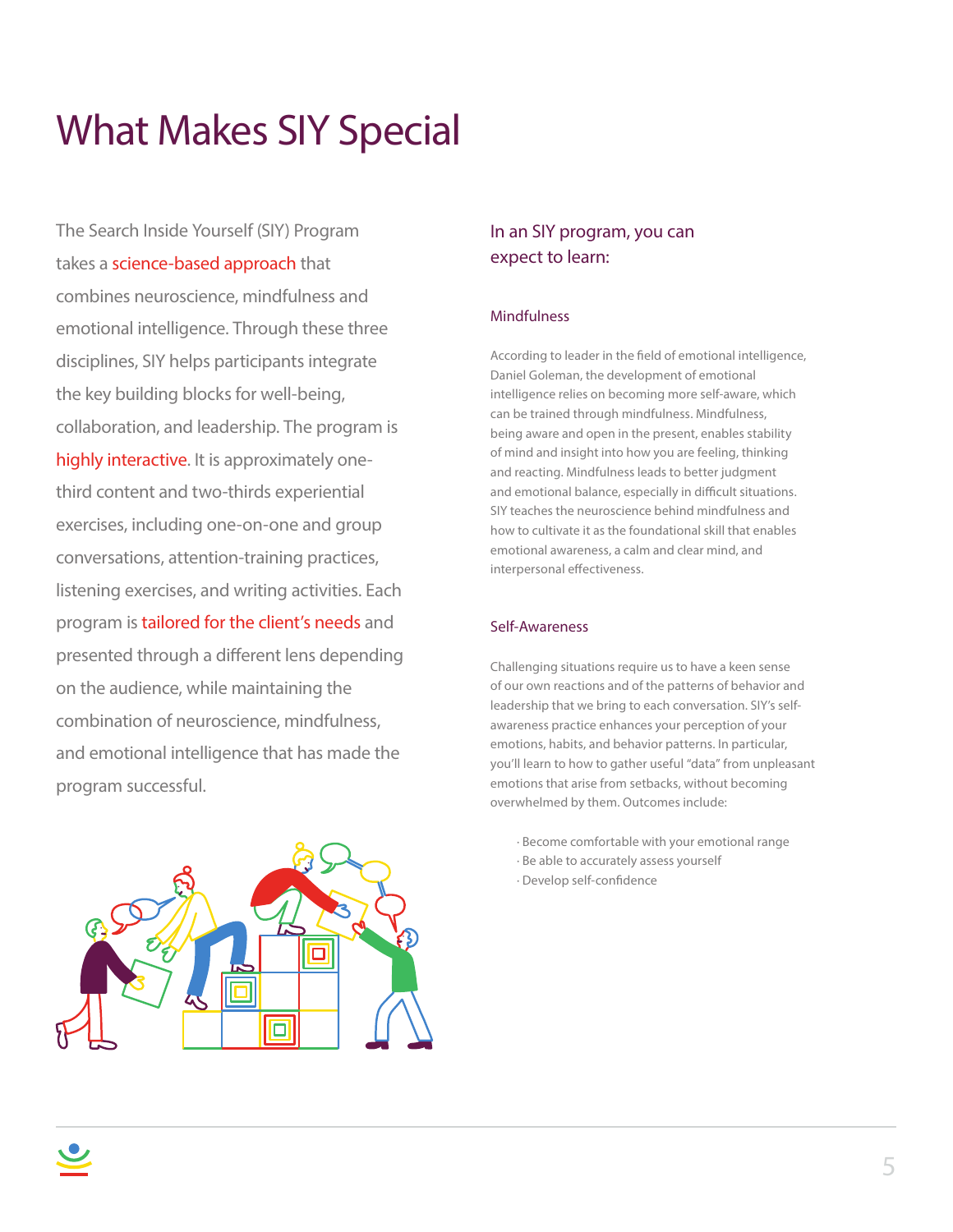#### Self-Regulation

To navigate our opportunities and challenges, we need to confidently manage our reactions and response. Building on self- awareness, SIY teaches how to identify and work with emotional "triggers" and other difficult situations. In this session, you'll experiment with a number of practices for working in emotionally charged situations.

- · Learn to pause before reacting to your emotional triggers
- · Develop inner strength and ability to productively deal with difficult situations
- · Increase your resilience and ability to respond to setbacks

#### Motivation

When your work and life are aligned with your values and emotional tendencies, you will be more engaged in what you do, and more successful in reaching your goals.

- · Discover and hone the values that drive your actions
- · Learn practices to dream big and increase motivation
- · Practice emotional and cognitive resilience, trainable skills that enable you to persevere towards your goals

#### Empathy

Effective leaders and teammates are those who can understand colleagues and build relationships and trust. Understanding the science and practice of empathy also supports diverse teams to be more inclusive of their diversity. SIY teaches habits to increase empathy and strengthen your ability to understand others' feelings and perspectives.

- · Understand the neuroscience of empathy
- · Develop the mental habits of kindness, goodwill and objectivity
- · Learn to attune to the emotional undertone in relationships

### Leadership Skills

Emotional intelligence is an essential leadership skill. Learn to influence those around you with compassion, even while making difficult decisions, and learn how to communicate with greater insight into the different layers of emotions, perspectives, and identity that drive relationships.

- · Become skillful at influencing with compassion
- · Gain confidence in creating a positive outcome in
- conversations where strong emotions are present
- · Develop emotional courage to lead others



The ability to focus on the present moment with curiosity and openness. It's a foundational skill that underpins emotional intelligence.

The ability to recognize your own and other people's emotions and use this information to guide wise thinking and behavior. Workplace studies show that emotional competencies predict performance, leadership effectiveness, and well-being.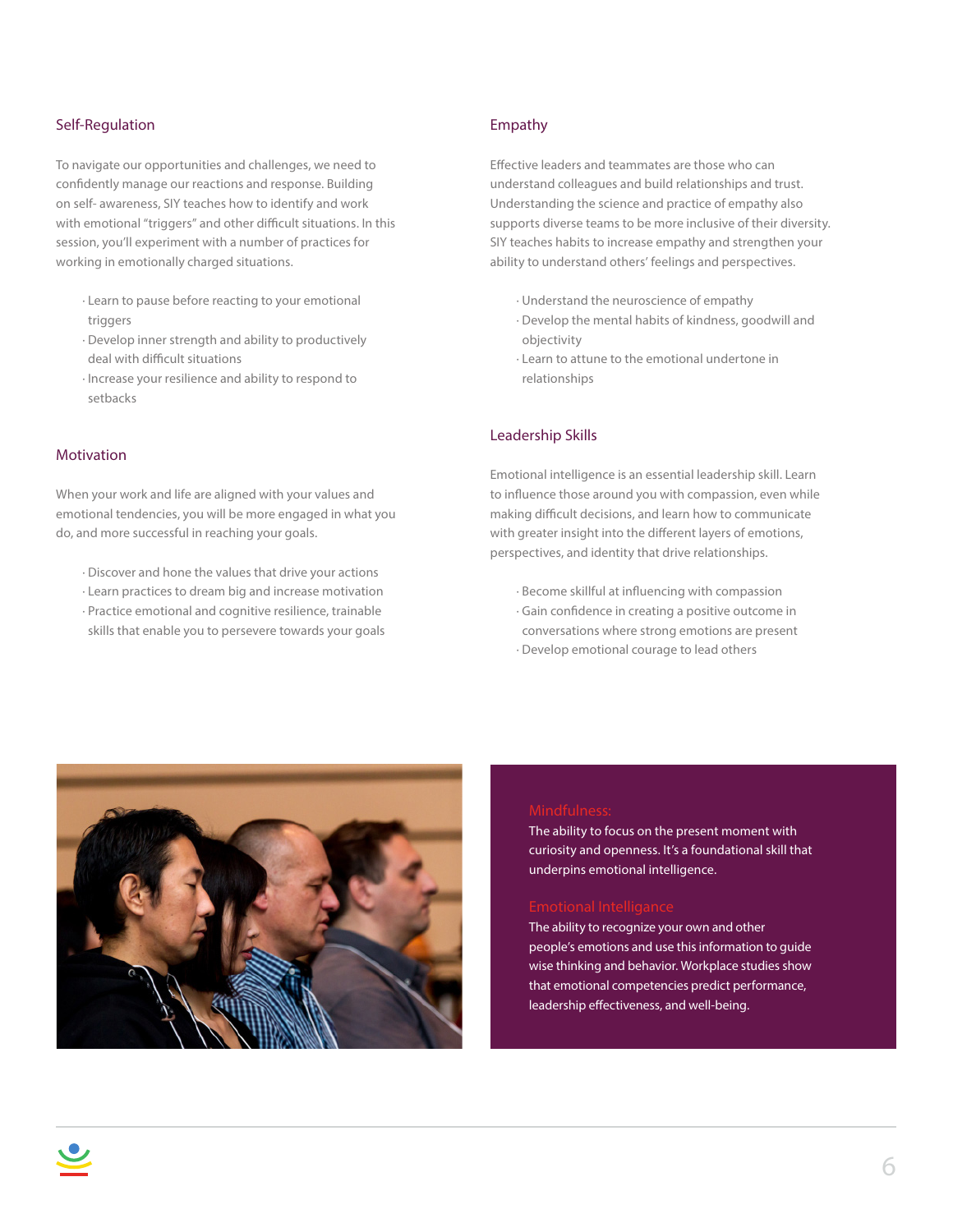# Bring SIY to Your Organization

We help people in organizations bring out the best in themselves—enjoying greater productivity, effectiveness, and happiness— in all aspects of their work and life.

#### Program Design

To SIY programs can be tailored to your organization's culture and needs. Through interviews and an individual and organizational assessment process, we develop a mutual understanding of your organization's unique goals and objectives, and customize programs accordingly. The core of Search Inside Yourself is a two-day in-person program with follow-up practices to support participants to make habit changes at work that lead to greater well-being and emotional intelligence. SIY programs are delivered inperson by one or two SIY-certified teachers. The program is highly interactive and includes the following core components:

- · Overview of the neuroscience of emotion, perception and behavior change.
- · Attention training to enable greater emotional intelligence, including self-awareness, self-mastery, motivation and connection with self and others.
- · Practices for developing healthy mental habits that accelerate well-being—including effective listening, generosity, empathy, communication and social skills.
- · Mindfulness and reflection practices that support happiness, overall well-being and exceptional leadership.

#### Audience

The Search Inside Yourself program can be customized to work for a variety of participants:

#### Leaders and Managers

SIY teaches senior leaders and managers how to get breakthrough results in a way that is inspiring, engaging and compassionate. Through enhanced self-awareness and empathy, leaders learn to communicate better, strengthen relationships, and lead with greater presence and impact.

#### Employees

SIY started as an open-enrollment program for any Google employee. Due to its success, the program has been expended from reaching dozens of employees per year to now thousands. The program works well for any employee that wants to develop personally, increase their well-being, and be a better teammate.

#### Teams

When a team participates in an SIY program together, they create a common language around emotional intelligence, which strengths their communication and helps them navigate challenges successfully.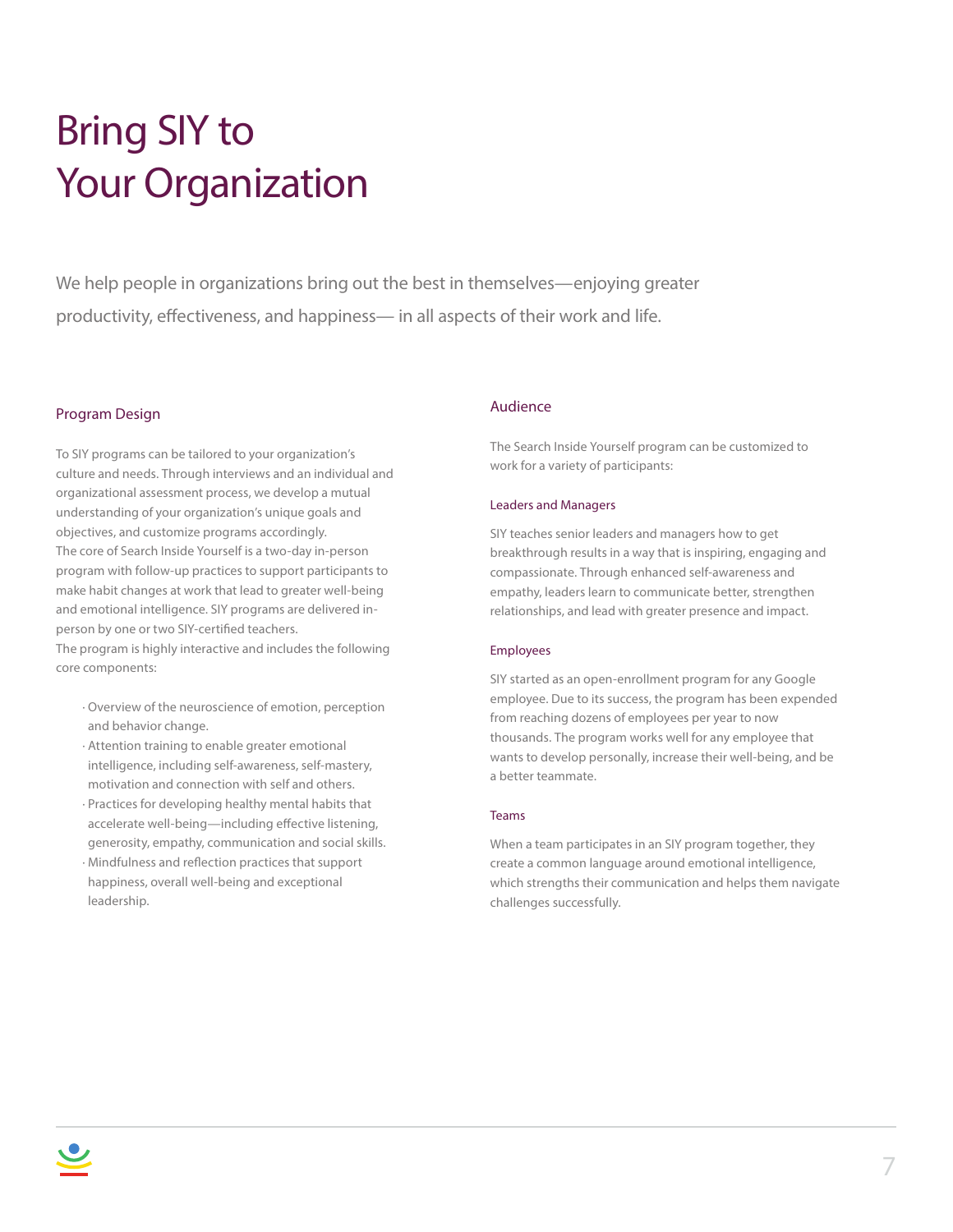

#### Program Options

SIYLI works with clients to figure out the best program options and can create custom solutions. For organizations that are looking for deep engagement and larger impact, we start with a needs assessment process to determine the best combination of programs and to customize them to your team's unique needs.

Options to bring SIY to an organization include:

- · A Standalone SIY Program includes an interactive 2-day in-person training, followed by 4-weeks of recommended peer-to-peer practices to sustain and integrate learning and self-directed growth from the inside out.
- · Keynote Address and Half-Day Introductory Programs are an introduction to mindfulness practices to develop perspective and presence as a leader.
- · Internal Train-the-Trainer programs scale the delivery of the SIY program and support company-wide growth.

#### Audience:

Employees, teams, managers, senior leaders

20-80 people

#### Delivery:

Onsite at your company, with virtual coaching and program follow-up

1-2 SIY-certified teachers travel to your organization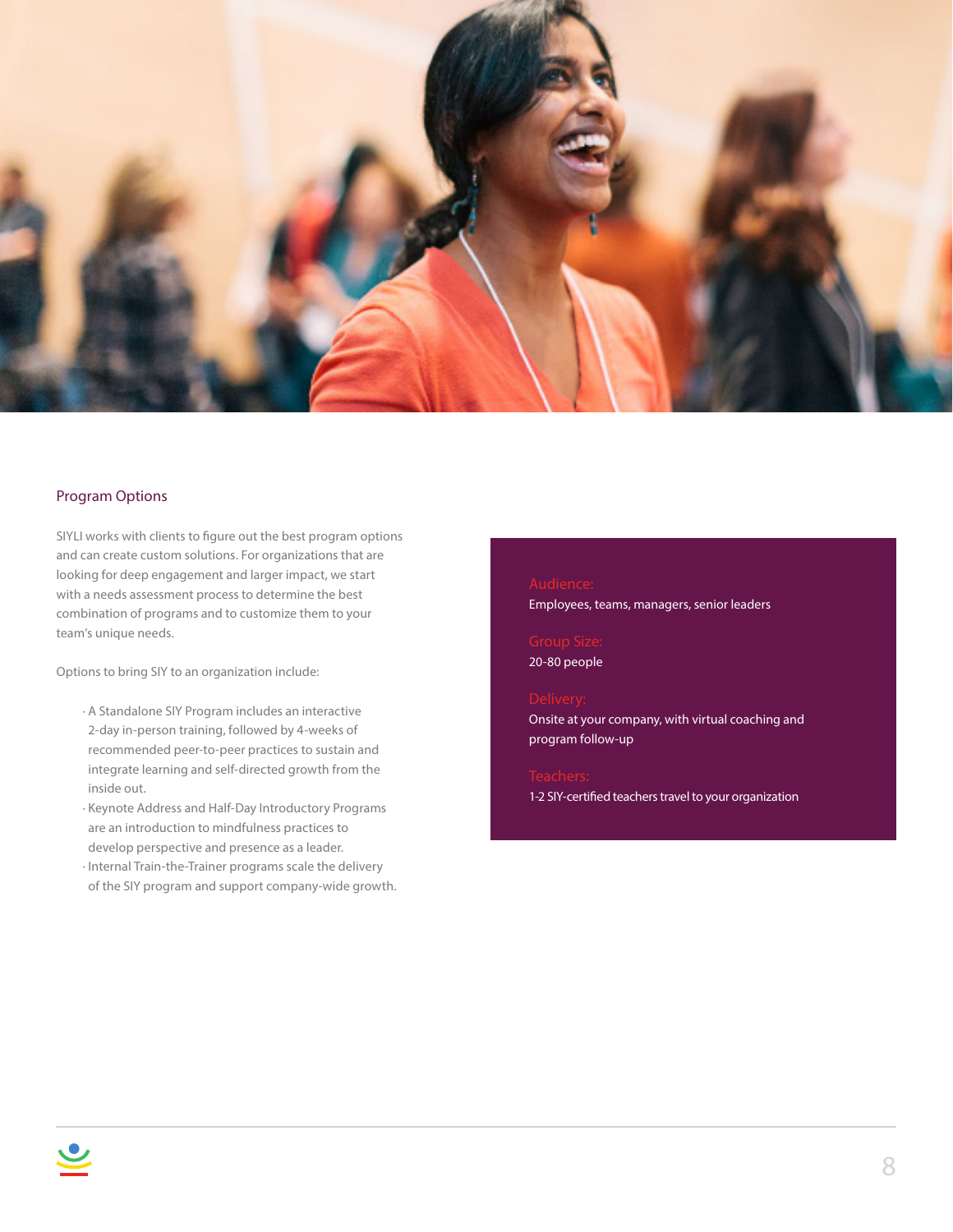

## Sample 2-Day Training Schedule

#### 9:00 — Start

Practice: Attention Training

How do you develop emotional Intelligence?

Mindfulness: Moving from autopilot to aware

Practice: Open Awareness

Practice: Body Scan

Self-Awareness: Knowing one's internal states

#### 12:30 — Mindful lunch

Self-Management: Skillfully manage your impulses and reactions

Practice: Mindful Listening

Practice: Reframe and respond to challenges in the moment

Practice: Self-Compassion

#### 5:00 — End of Day 1

#### Day 1 Day 2

#### 9:00 — Introduction

**Motivation: Align** your values and work

Exercise: Alignment with values

Envisioning Practice: Visualize your goals

Practice: Resilience, recover from setbacks

Empathy: Understand others' feelings and experiences

Exercise: "Just like me"

#### 12:30 —Mindful lunch

Practice: Mindful Walking

Exercise: Empathetic Listening

Exercise: Difficult Conversations

Leadership: Lead with compassion

Practice: Compassion Practice

Exercise: Leadership Commitment

Application Brainstorm

5:00 — End of Day 2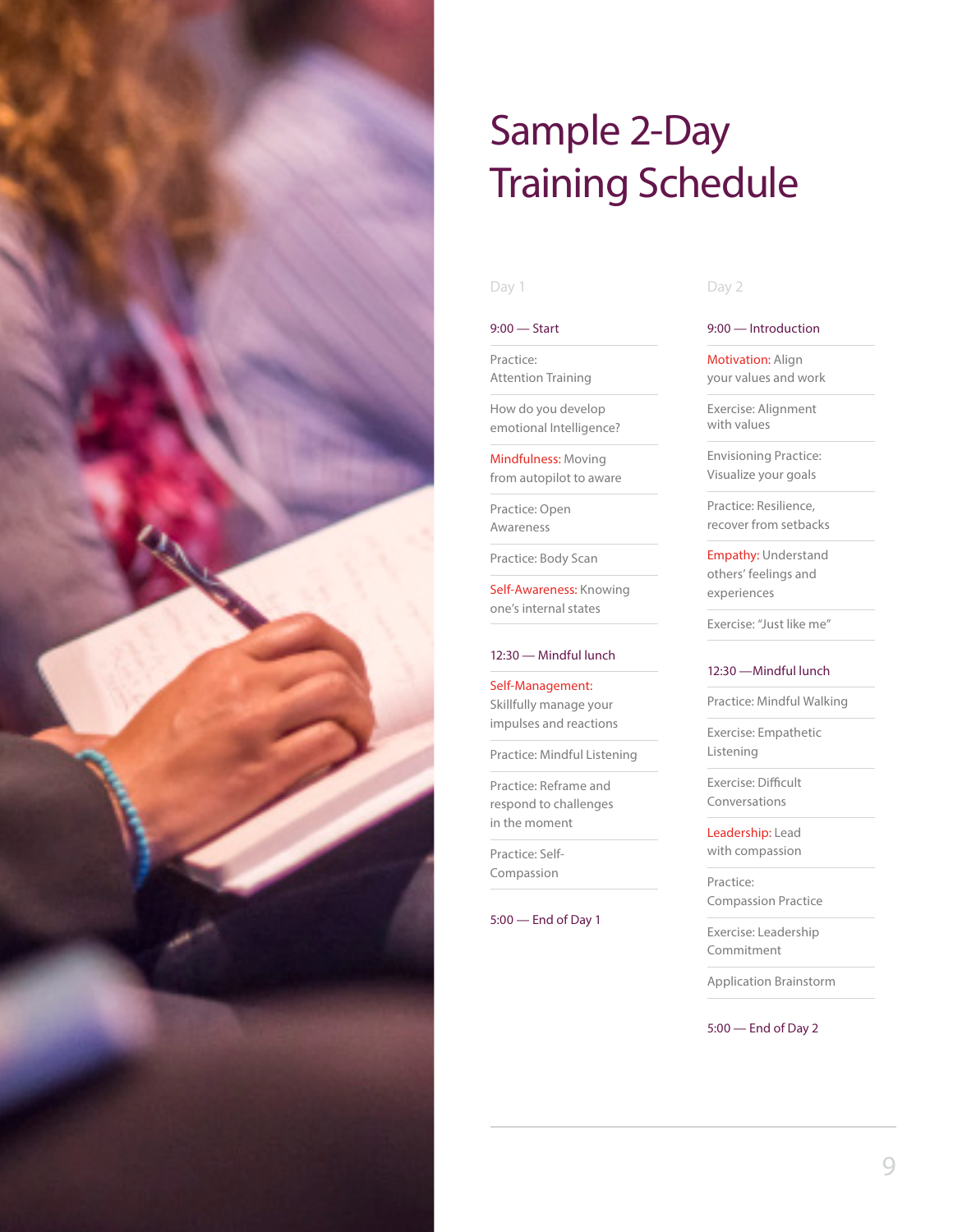## Our Clients

We've worked with organizations across many countries and industries, from technology, energy, and banking to non-profit, biotech and medical, to insurance, gaming, telecommunications, and many more.

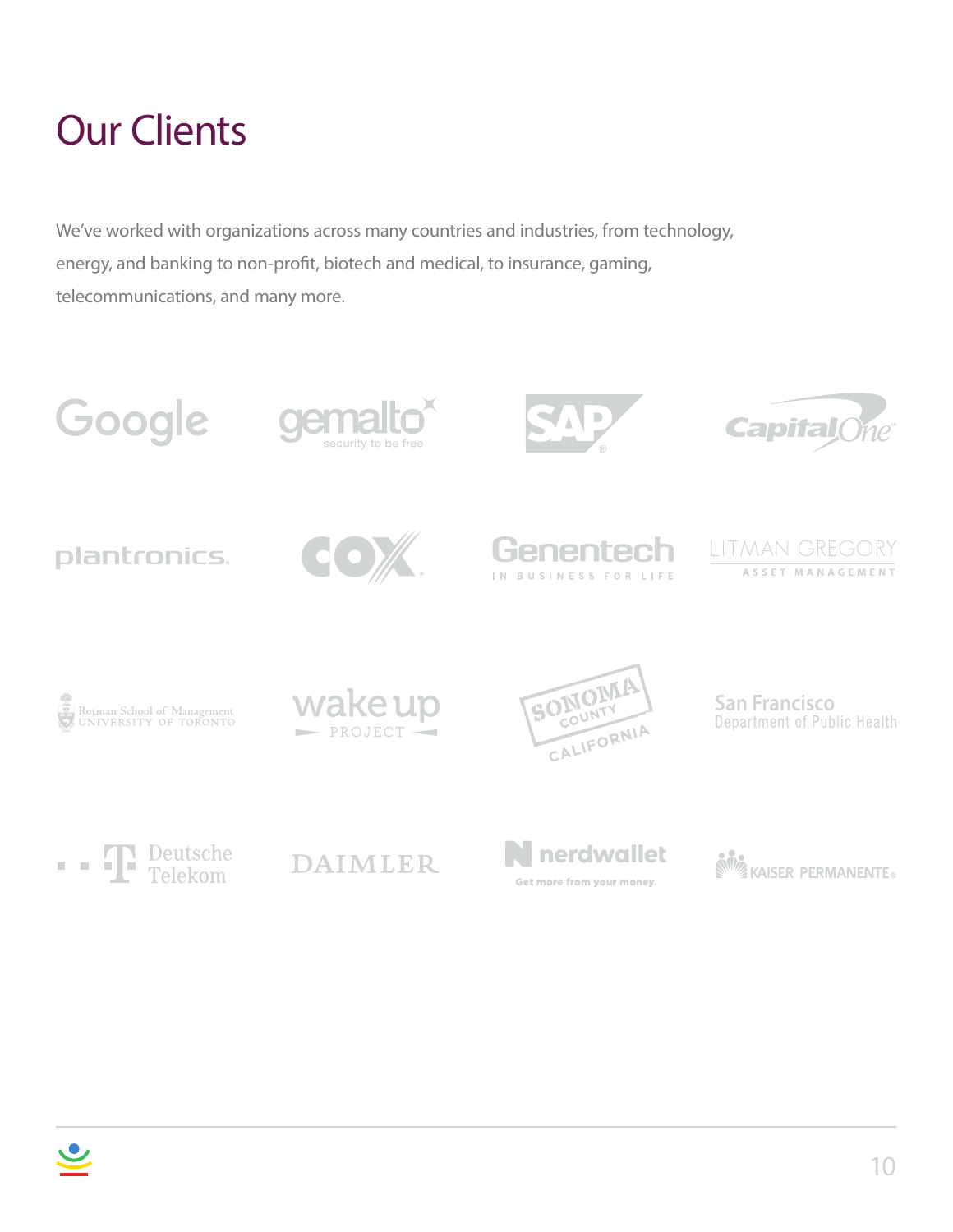## Our Reach

We have touched over 100 cities in the world with an average 4.6/5 satisfaction score.



"I would highly recommend the Search Inside Yourself program as part of any leadership development curriculum. The content and case studies were relevant and accessible to a business audience. The exercises bring a surprisingly fresh approach that I found extremely valuable. We immediately were able to incorporate the exercises into our work with teams throughout Procter & Gamble."

> Karen Hershenson Studio Leader, Procter & GambleTitle, Company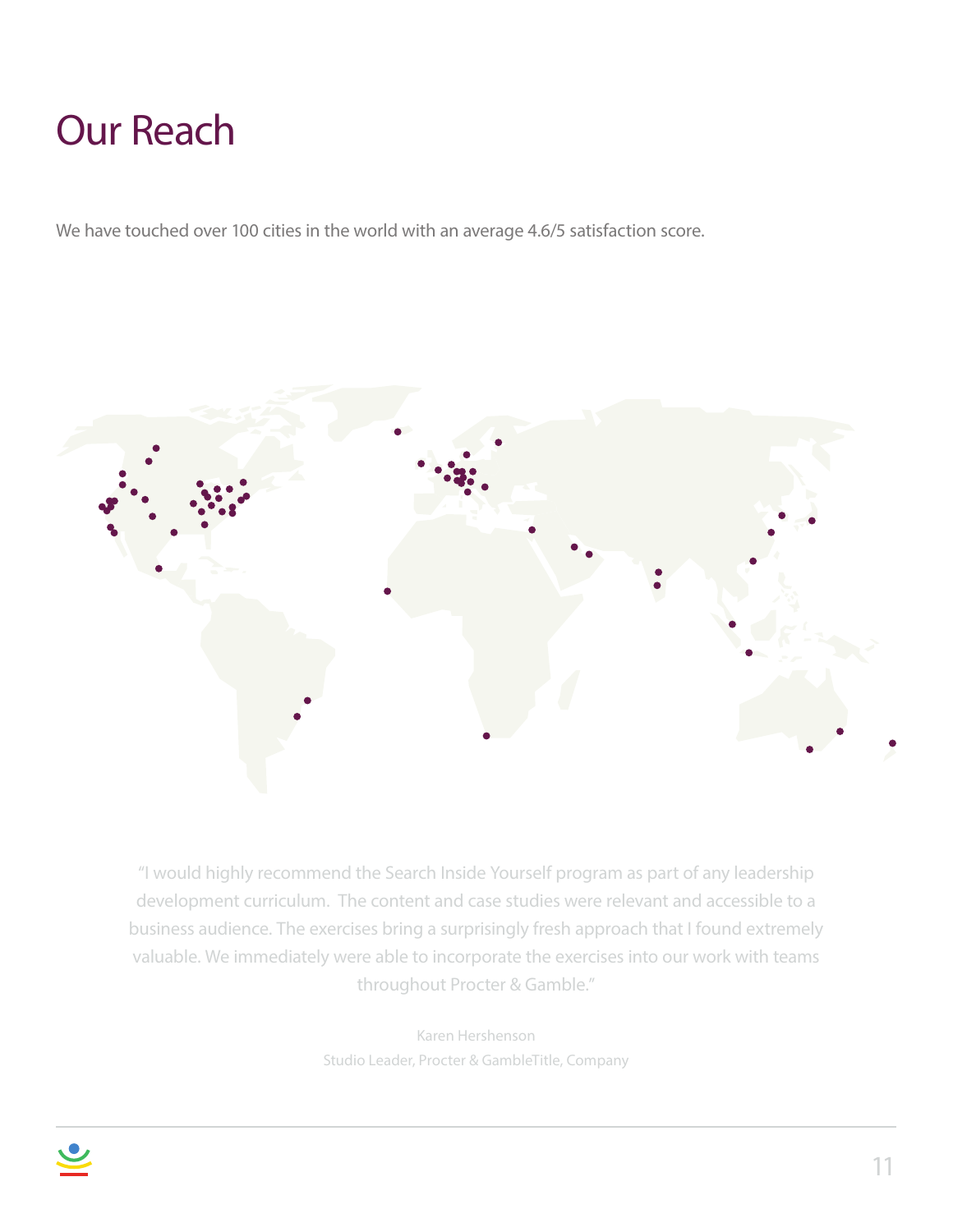### Our Impact



Barry Margerum Chief Strategy Officer Plantronics, Inc.

### Client Testimonial

"The SIYLI team was fantastic. Their knowledge and experiences surrounding the subject matter were extraordinary. They are seasoned practitioners who embody their teachings. In addition to all the other benefits, much of the program was geared toward improving the Emotional Intelligence of our associates, which I am con dent can drive business and leadership success.

The Plantronics team's response to the class was outstanding. I have had a great many people thank me for bringing the class to Plantronics. 'A class like none other,' 'lifelong skills for both their business and personal lives,' and 'life changing' were some of the comments I received.

I highly recommend this training for anyone looking to improve the way their team works together, enhance their innovative thinking and clarity, reduce stress, improve general wellbeing, manage difficult conversations and be generally more at peace."

In a survey of over 300 SIY program participants:

# 91%

reported that they had enhanced clarity of mind

# 89%

improved their ability to reduce stress

85%

had an increased ability to connect with others